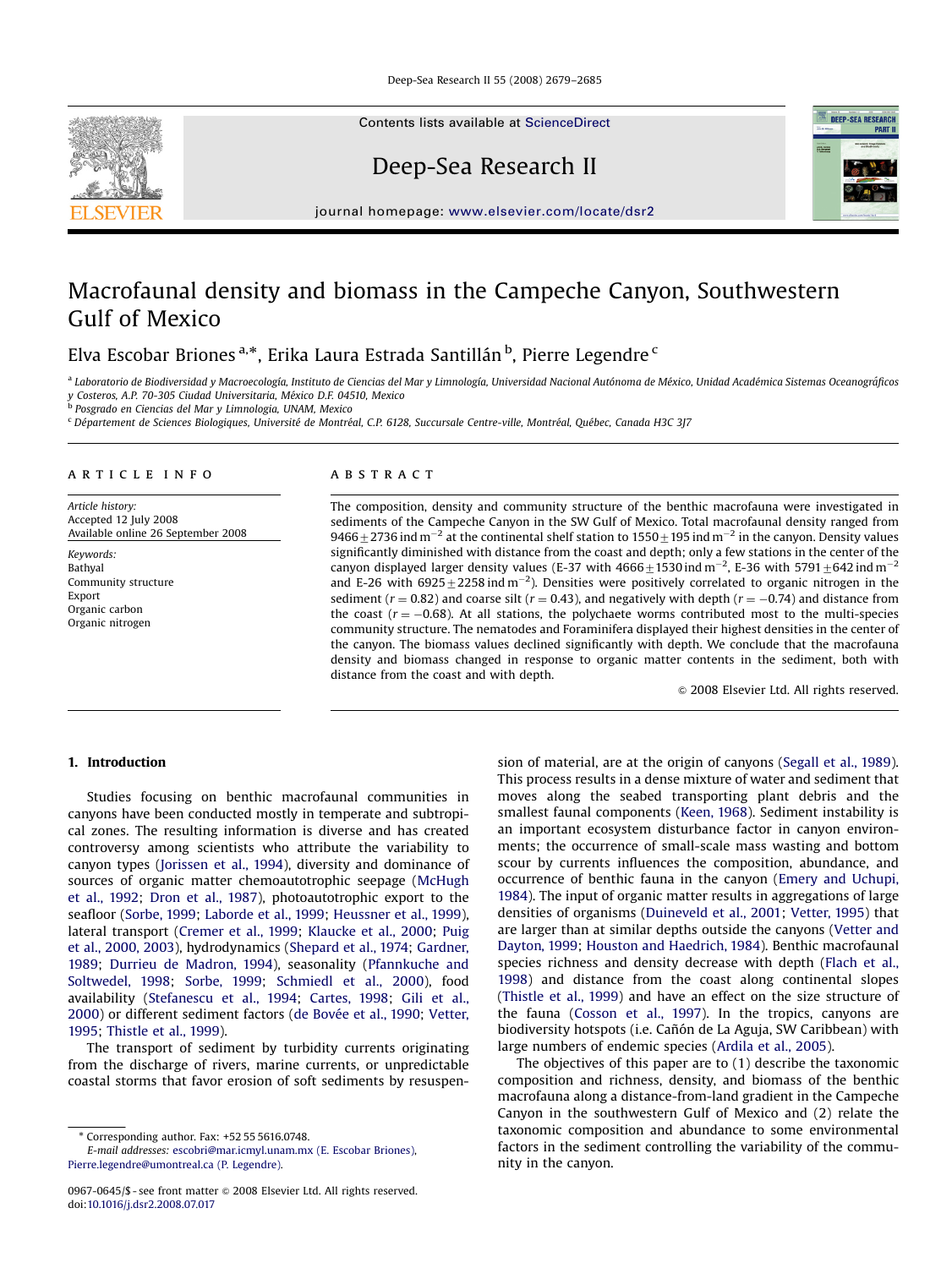## 2. Materials and methods

# 2.1. Study area

The Campeche Canyon is located in the SW sector of the Gulf of Mexico ([Fig. 1\)](#page-2-0). The boundary to the east is the Campeche Escarpment, to the west the Campeche shelf, and the Campeche knolls subprovince to the north [\(Bryant et al., 1991\)](#page-6-0). The canyon is the boundary between the carbonate and the terrigenous sediment provinces in the SW Gulf of Mexico; its origin is related to the tectonic history of the zone and the opening of the Gulf during the Jurassic [\(Weaver, 1950\)](#page-6-0). The major axis of the canyon runs 125 km from  $20^{\circ}00'$  latitude N and  $92^{\circ}22'$  longitude W to  $21^{\circ}00'$  latitude N and  $92^{\circ}42'$  longitude W and has a maximum width of 30 km [\(Creager, 1958](#page-6-0)), starting at a depth of 160 m on the outer continental shelf and extending to a maximum depth of 2800 m in the offshore waters of the Campeche Bay ([Salas et al.,](#page-6-0) [2004](#page-6-0)).

The canyon is an active area for the export of biogenic carbon. The suspended particles reach concentrations of 2.8–33.1  $\text{mgL}^{-1};$ the maximum chlorophyll concentrations vary between 0.15 and 0.29 mg Chl-a m $^{-3}$  at depths of 78 and 89 m in the water column. The transport of nutrients from deeper water masses to the euphotic zone promotes high primary productivity in localized areas with well-oxygenated waters all the way to the bottom. An oxygen minimum zone occurs seasonally within the 500-m depth layer as a result of water upwelling and the intense flux of organic particles exported to the abyss [\(Morey et al., 2005](#page-6-0)). The main water masses that characterize the canyon seafloor are the Antarctic Intermediate Water (AAIW) and the North Atlantic Deep Water (NADW) below 1000 m [\(Nowlin and McLellan, 1967;](#page-6-0) [Nowlin et al., 1969\)](#page-6-0).

#### 2.2. Collection and treatment of samples

### 2.2.1. Field work

Samples were collected onboard the R/V Justo Sierra during the PROMEBIO I (Procesos Oceánicos y Mecanismos de Producción Biológica en el sur del Golfo de México) cruise at eight georeferenced stations along the main axis of the Campeche Canyon ([Table 1\)](#page-2-0). Sediment samples were collected with replication, by sending a US-NEL boxcorer with an area of 0.16  $\text{m}^2$  to the bottom three times at each station, from which macrofauna samples were obtained, sieved through  $250 \mu m$  mesh onboard and kept separate for the analyses after they were fixed with ethanol and stained with Rose Bengal. Each replicate was stored in a separate jar and labeled for later sorting in the laboratory. In addition, subsamples were collected to determine the organic carbon  $(C_{org})$  and nitrogen ( $N_{org}$ ) contents, the grain size, and the amount of chlorophyll a (Chl-a) present in the superficial sediment. The samples for grain size analysis were stored at room temperature. The samples collected for elemental carbon, nitrogen, and pigments analysis were stored in centrifuge tubes and frozen at  $-20$  °C. At each site, temperature and salinity were determined from both the continuous CTD records and bottom water samples collected with Niskin bottles on a rosette.

#### 2.2.2. Laboratory methods

The sediment samples collected for macrofauna were sorted and specimens identified to major taxa (genera, families, orders). Abundance and biomass were determined, the latter using a Sartorius analytical balance. The information was recorded on worksheets, density (ind m $^{-2})$  determined, and biomass recorded as fixed wet mass (mg fwm) was transformed into biomass and

expressed as  $mgCm^{-2}$  using the constants described by [Rowe](#page-6-0) [\(1983\).](#page-6-0)

Grain size was analyzed using the Particle Sizer Analysette 20 Sedimentograph by photo-extinction measuring the degree of attenuation of light created by the suspended particles in the settling column. The samples collected for elemental organic carbon and nitrogen analysis were acidified with a 0.1 N HCl solution and analyzed in an EA FISONS model EA1108 elemental analyzer following the protocol described in [Pella \(1990\)](#page-6-0). The results were expressed in percentages of the amount available per element in 1 mg of sediment. The C/N ratios were calculated to determine the input of organic materials to the seafloor. The pigment analysis determined Chl-a concentrations with a Turner Designs bench fluorometer model 10-AU at a wavelength of 680 nm [\(Arar and Collins, 1997\)](#page-5-0).

#### 2.3. Data analyses

A correlation analysis that included both the environmental variables and synthetic community structure variables was conducted to describe the relationship between the habitat environmental factors and the biotic data. The diversity index  $H'$ was computed based on natural logarithms; the evenness of species distributions in the samples was also computed. Chisquared tests were used to measure patchiness in the macrofaunal community at each site using the three replicate box-core data in order to describe the randomly, aggregated, or uniformly distributed nature of the densities across the samples ([Lambshead](#page-6-0) [and Hodda, 1994;](#page-6-0) [Rice and Lambshead, 1994\)](#page-6-0).

Significance of the differences found in the density and biomass values among samples and depth zones was tested using a one-way analysis of variance (ANOVA). The relationships between taxonomic composition and environmental factors were studied by canonical redundancy analysis (RDA). Canonical redundancy analysis (RDA) is an appropriate method to explain beta diversity, which is the variation in taxonomic composition among sites, by environmental variables ([Legendre et al., 2005\)](#page-6-0). The taxonomic composition table was Hellinger-transformed prior to the analysis, following [Legendre and Gallagher \(2001\)](#page-6-0): the data are first transformed into relative abundances per site; then the relative abundances are subjected to a square-root transformation to reduce the influence of the most abundant taxa. The taxa–environment relationship was tested using a permutation test involving 999 random permutations. Significance of individual canonical eigenvalues was tested to establish the major factors and components that structure the community in the canyon. Continental shelf station E-42, which differed markedly in taxonomic composition, was not included in this analysis.

# 3. Results

#### 3.1. Description of the habitat

#### 3.1.1. Bottom temperature and salinity

All canyon stations had temperatures of 4.31 or 4.32  $\degree$ C. The salinity values ranged from 36.10 on the shelf to 34.76 in the canyon ([Table 2](#page-3-0)). Based on the T-S series, only two water masses were identified as being associated to the seafloor habitats: the Caribbean sub-superficial subtropical water mass on the shelf and the North-Atlantic deep water mass in the canyon.

#### 3.1.2. Organic carbon and nitrogen content in sediment

The average  $C_{org}$  values ranged from 1.50% on the continental shelf (E-42) to 0.58% in the canyon. The average  $N_{org}$  values ranged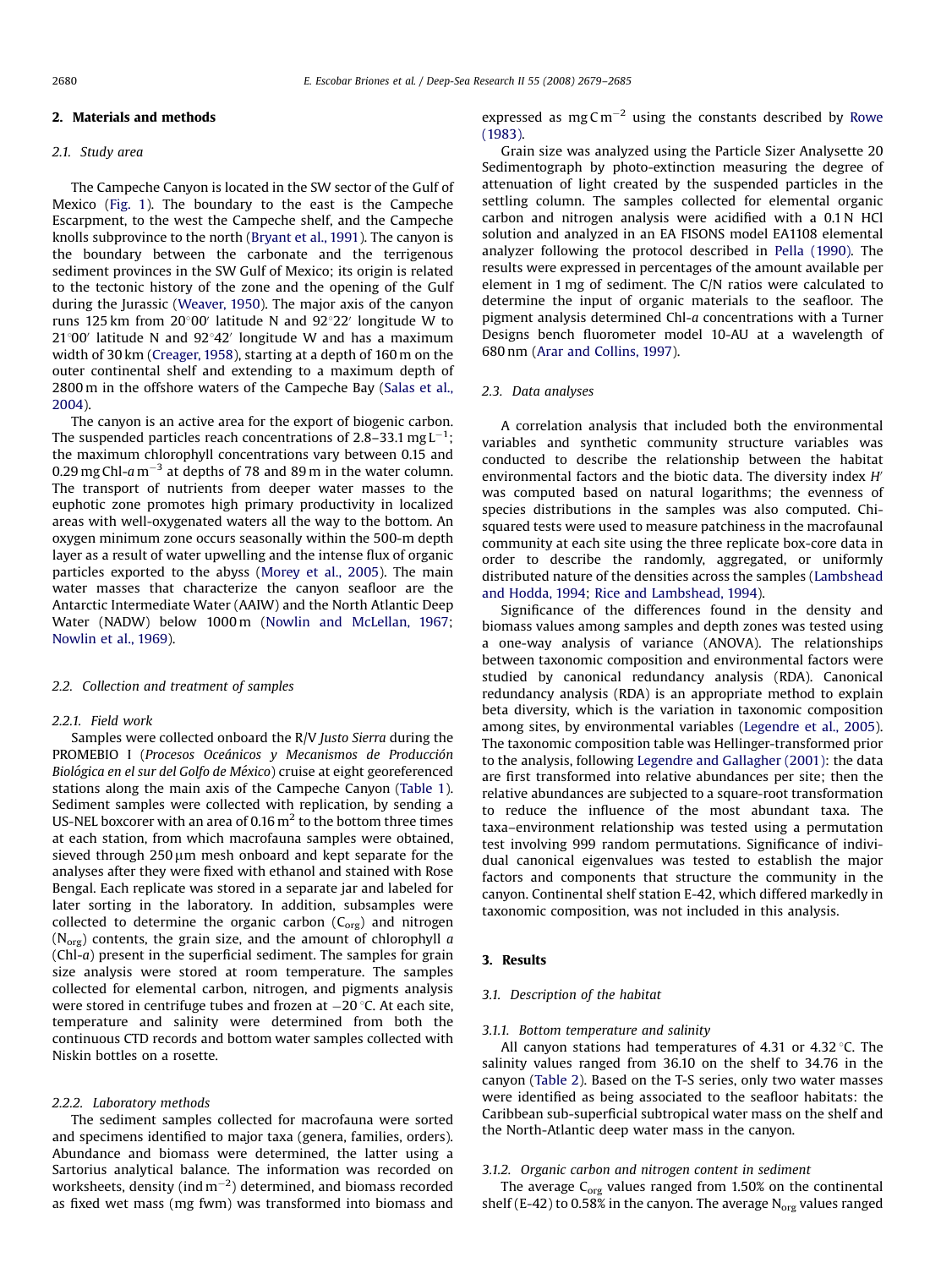<span id="page-2-0"></span>

Fig. 1. Locations of the stations sampled in the Campeche Canyon in the SW Gulf of Mexico. Numbers in the small map show the station IDs.

## Table 1

Geographic information on the locations where macrofauna samples were collected in the Campeche Canyon during the PROMEBIO.I cruise

| Station | Depth $(m)$ | Latitude N            | Longitude W           | Distance from<br>the coast (km) |
|---------|-------------|-----------------------|-----------------------|---------------------------------|
| 42      | 54          | 19°30'04.2"           | $92^{\circ}10'06.0''$ | 63.02                           |
| 38      | 2320        | 20°23′00.0″           | 92°31′30.0″           | 81.77                           |
| 37      | 2420        | 20°29'13.2"           | 92°36′34.2″           | 123.29                          |
| 36      | 2460        | $20^{\circ}34'36.0''$ | 92°36′35.4″           | 129.48                          |
| 26      | 2560        | $20^{\circ}40'12.6''$ | 92°45'25.8"           | 147.78                          |
| 20      | 2750        | 20°55′33.0"           | 92°45'27.0"           | 167.78                          |
| 11      | 2840        | 21°05′03.0″           | 92°55'33.0"           | 186.41                          |
| 9       | 2900        | 23°58′34.8″           | 92°59′35.4″           | 222.86                          |

from 0.16% to 0.08% [\(Table 2](#page-3-0)). Both  $C_{org}$  and  $N_{org}$  values decreased with depth and distance from the coast; the largest values were recorded in the central area of the canyon ( $C_{org} = 1.14\%$ ,  $N<sub>org</sub> = 0.15%)$ , where the values were almost twice as large as those recorded at nearby stations  $(C_{org} = 0.58\%, 0.76\%;$  $N_{org} = 0.08\%, 0.10\%).$  The C<sub>org</sub> and  $N_{org}$  percentages were positively correlated ( $r = 0.94$ ). The average values of the C/N ratio ranged from 9.10 on the shelf to 7.12 in the canyon. The C/N ratio in the canyon increased with depth (7.28–7.98), with the exception of Station E-20 in the central portion of the canyon which displayed the smallest values (7.12).

# 3.1.3. Pigments in sediment

The pigment values in the sediment ranged from  $159.25 \,\mu g$ Chl-a cm<sup>-2</sup> on the shelf to 0.18  $\mu$ g Chl-a cm<sup>-2</sup> in the canyon. The stations located in the center of the canyon (E-37 and E-26) displayed notably larger (22.0 and  $6.49 \,\mu$ g Chl-a cm<sup>-2</sup>) average values than those found in peripheral areas of the canyon (around  $0.2 \,\mu$ g Chl-a cm<sup>-2</sup>). Pigment values showed a diminishing trend with increasing depth and were related [ln(Chl-a)] to the organic carbon ( $r = 0.87$ , [Fig. 2](#page-3-0)) and (Chl-a) to the nitrogen contents in the sediment ( $r = 0.57$ ).

#### 3.1.4. Grain size

The superficial sediment was composed mainly of clay and coarse silt, which contributed together up to 96% of the sediment composition ([Table 2](#page-3-0)).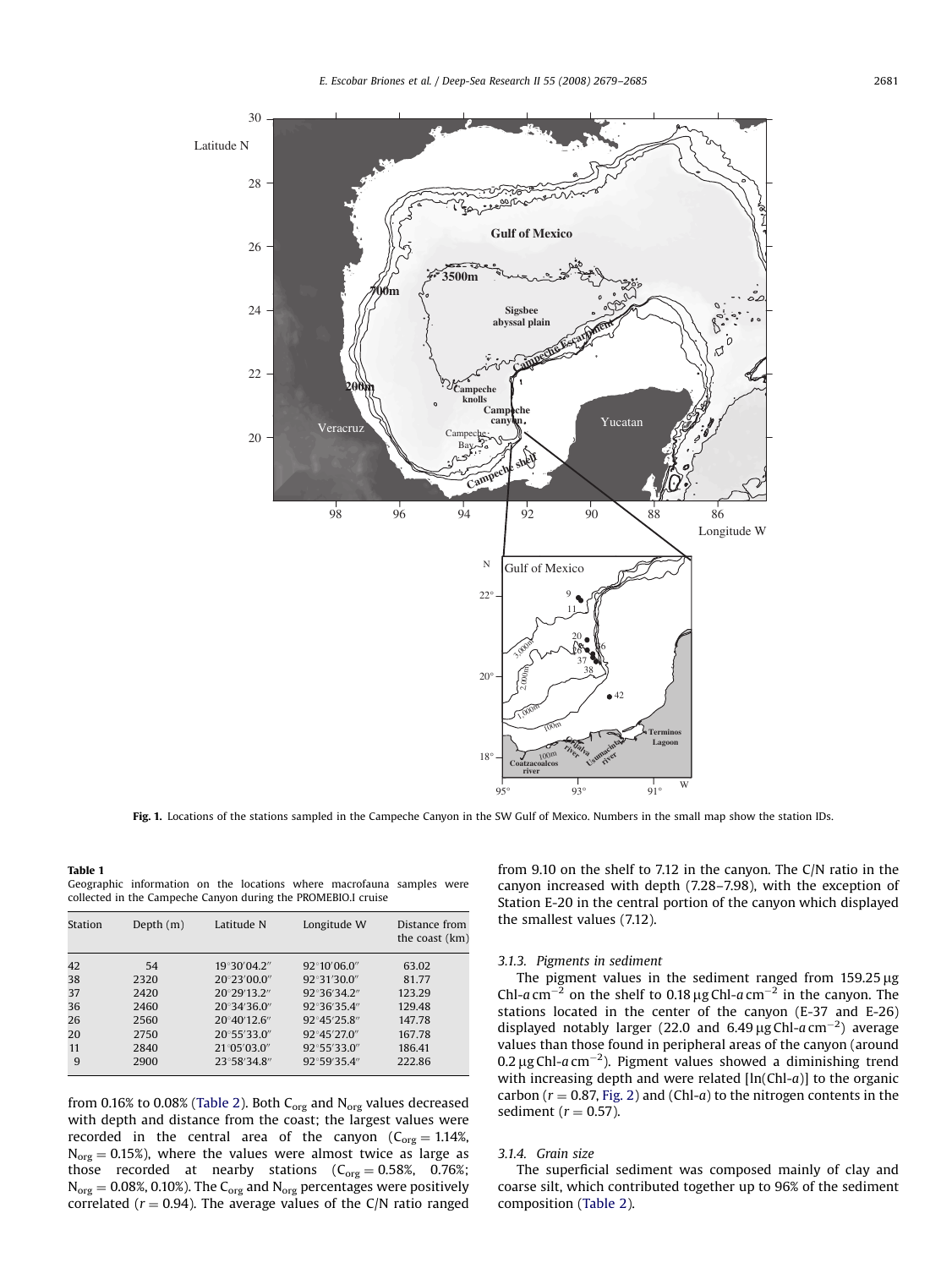#### <span id="page-3-0"></span>Table 2

Environmental factors at the locations sampled in the Campeche Canyon: mean values of sediment organic carbon and nitrogen, C/N ratio, pigments in the sediment and percentage contribution of the grain size characteristics

| Location | Temperature $(^{\circ}C)$ | Salinity | % C           | %N             | C/N           | $\mu$ g Chl-a cm <sup>-2</sup> | % Clay | % Coarse silt | % Very fine sand | % Fine sand  |
|----------|---------------------------|----------|---------------|----------------|---------------|--------------------------------|--------|---------------|------------------|--------------|
| $E-42$   | 22.46                     | 36.10    | $1.49 + 0.01$ | $0.16 + 0.001$ | $9.10 + 0.01$ | $159.25 + 0.55$                | 61.1   | 30.5          | 8.2              | 0            |
| $E-38$   | 4.32                      | 34.78    | $0.90 + 0.00$ | $0.12 + 0.001$ | $7.28 + 0.04$ | $0.25 + 0.03$                  | 96.0   | 3.6           | 0.2              | 0            |
| $E-37$   | 4.32                      | 34.78    | $0.90 + 0.00$ | $0.12 + 0.000$ | $7.55 + 0.03$ | $20.98 + 0.69$                 | 64.3   | 21.5          | 14               | $\mathbf{0}$ |
| $E-36$   | 4.31                      | 34.78    | $0.76 + 0.01$ | $0.10 + 0.000$ | $7.32 + 0.08$ | $0.22 + 0.01$                  | 73.4   | 19.7          | 6.8              | $\mathbf{0}$ |
| $E-26$   | 4.31                      | 34.77    | $1.14 + 0.01$ | $0.15 + 0.001$ | $7.81 + 0.01$ | $6.39 + 0.59$                  | 47.4   | 21.8          | 17.6             | 13.8         |
| $E-20$   | 4.31                      | 34.77    | $0.58 + 0.00$ | $0.08 + 0.000$ | $7.12 + 0.01$ | $0.20 + 0.01$                  | 39.1   | 24.4          | 24.8             | 11.5         |
| $E-11$   | 4.31                      | 34.76    | $0.69 + 0.01$ | $0.09 + 0.001$ | $8.11 + 0.05$ | $0.19 + 0.01$                  | 60.6   | 11.6          | 25.6             | 0.9          |
| $E-9$    | 4.31                      | 34.76    | $0.73 + 0.01$ | $0.09 + 0.001$ | $7.98 + 0.03$ | $0.18 + 0.01$                  | 43.5   | 23.3          | 18.4             | 14.7         |



Fig. 2. Relationship between chlorophyll  $a$  (Chl- $a$ ) and % organic carbon (%C) at eight stations in the Campeche Canyon in the SW Gulf of Mexico.

#### 3.2. The macrobenthic community structure

#### 3.2.1. Taxonomic composition

A total of 4367 specimens were sorted from the sediment. The 20 identified taxa were grouped into 12 classes, one subclass, two superorders, and six orders. Crustaceans were the most diversified taxon, represented by five classes. The largest taxonomic richness occurred near the canyon's head with  $11.33 \pm 1.15$  taxa. The number of taxa diminished with increasing depth and distance from the coast (Fig. 3) with  $5.67 \pm 0.58$  taxa near the canyon's mouth. The taxonomic richness was related to the organic nitrogen contents of the sediment ( $r = 0.72$ ), distance to the coast  $(r=-0.72)$ , and depth  $(r=-0.46)$ . The change in taxonomic richness (s) was positively correlated  $(r = 0.79)$  to the total abundance of macrofauna.

The relationship between the taxonomic richness, the diversity index  $H'$  and the evenness index showed differences between the samples from the shelf (Ln<sub>taxa</sub><3, H<1, Ln $E/\rm{Ln_{taxa}}$ <–0.55) and the canyon (Ln<sub>taxa</sub> > 3, H > 1, Ln E/Ln<sub>taxa</sub> >  $-$ 0.55). Chi-squared tests used here to measure patchiness in the whole macrofaunal community showed a significantly aggregated dispersion in both the total or by taxa and by station (97045.38, df 160,  $p = 0.00$ ) and pooled or by station (35047.45, df 7,  $p = 0.00$ ) values.

## 3.2.2. Density

The mean animal density values ranged from  $9466+2736$  ind  $\rm m^{-2}$  at the continental shelf station to  $\rm 1550\pm195$  ind  $\rm m^{-2}$  in the canyon. Density values diminished with distance from the coast and with depth [\(Fig. 4A](#page-4-0)); only a few stations in the center of the canyon displayed larger values (E-37 with 4666 $\pm$ 1530 $\,$ ind $\,$ m $^{-2}$ , E-36 with 5791  $\pm$ 642 ind m $^{-2}$  and E-26 with 6925  $\pm$  2258 ind m $^{-2};$ [Fig. 4A](#page-4-0)). The polychaete worms had the largest percentage density (43.67%); they were followed by the nematodes (24.48%), the



Fig. 3. Taxonomic richness of the macrofaunal benthic community at eight sampling stations in the Campeche Canyon, SW Gulf of Mexico, ordered by depth and distance from the coast along the abscissa. The graph shows the mean, standard deviation and standard error of the mean. E: the station ID number.

foraminifera (16.10%) and the harpacticoid copepods (5.29%). These relative contributions to density changed with depth and taxon. The nematodes and foraminifera displayed a parabolic pattern, with the largest density recorded at stations located in the center of the canyon. Mean density values were significantly different among stations (ANOVA F  $_{(7, 16)} = 10.86$ , p < 0.0000). Density values were positively correlated to percentages of organic nitrogen in the sediment ( $r = 0.82$ ) and the occurrence of coarse silt ( $r = 0.43$ ), and negatively to depth ( $r = -0.74$ ) and distance from the coast ( $r = -0.68$ ).

# 3.2.3. Biomass

The largest biomass values were recorded in the canyon's head:  $27.44 \pm 1.17$  mg C m<sup>-2</sup> at station E-38 (2320 m) and  $3.64\pm0.04$  mg C m<sup>-2</sup> at station E-37 (2420 m). The smallest mean value was recorded in the canyon's mouth or fan:  $0.03\pm0.01$  mg  $\text{C m}^{-2}$  at station E-9 (2900 m depth; [Fig. 4](#page-4-0)B). Hydroids and agglutinating foraminifera contributed 96.64% of the total biomass, followed by bivalves (1.33%), polychaete worms (0.52%), and foraminifera (0.42%). The other taxa only contributed 1.09% of the total biomass. The biomass values displayed significant differences with depth (ANOVA  $F_{(7, 16)} = 823.20, p < 0.00000$ ).

#### 3.2.4. Canonical redundancy analysis (RDA)

The selected explanatory variables (depth, distance from the coast, % N) explained  $R^2 = 0.497$  ( $R^2_{\text{adjusted}} = 0.329$ ) of the variance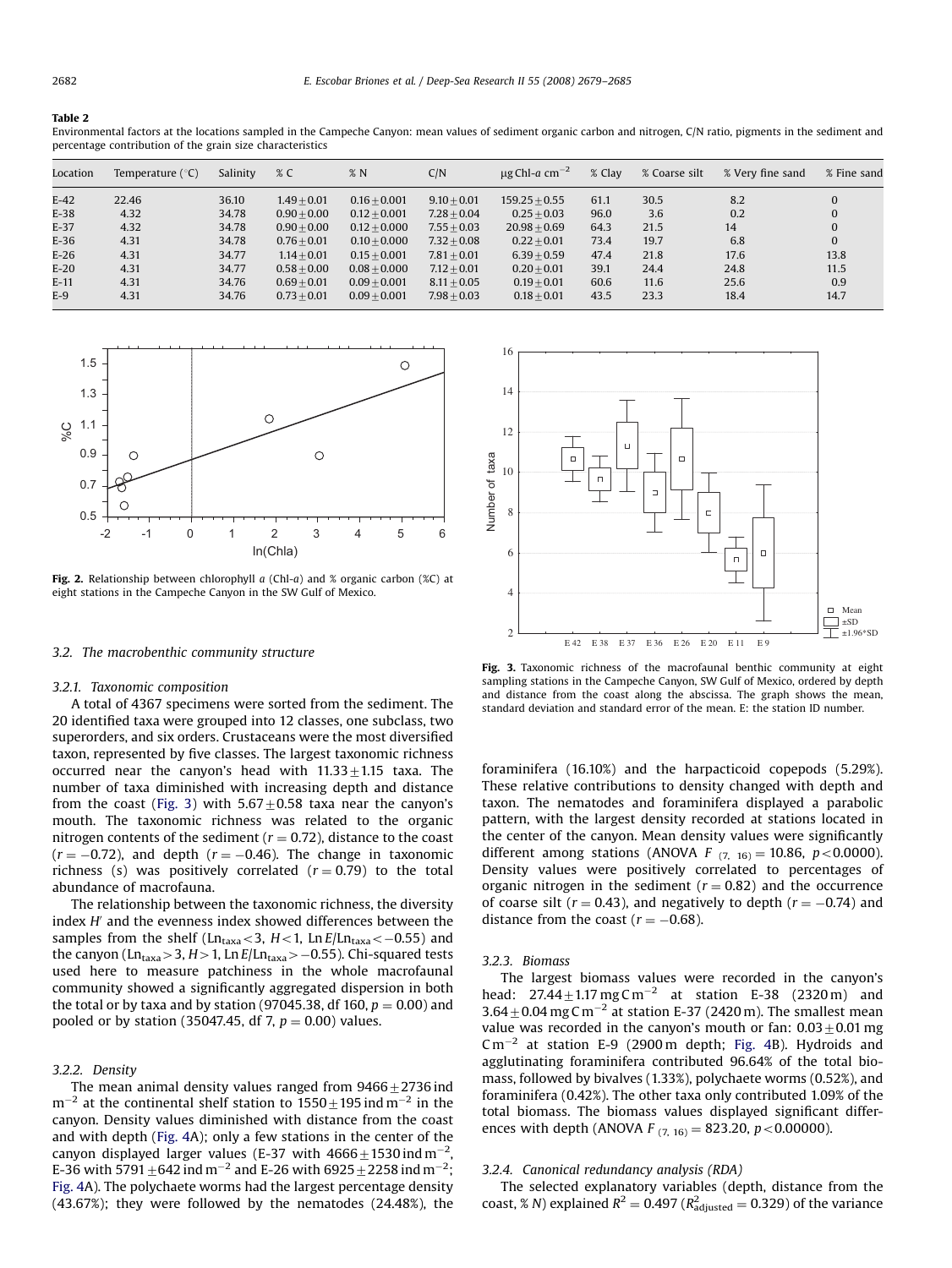<span id="page-4-0"></span>

Fig. 4. (A) Geographic variability of the macrofaunal mean density values (ind m<sup>-2</sup>) in the Campeche Canyon in the SW Gulf of Mexico. (B) Geographic variability of the macrofaunal mean biomass values (mgCm<sup>-2</sup>) in the Campeche Canyon in the SW Gulf of Mexico. The numbers are the station identifiers. Circle size varies in relation to biomass, following the scale shown by the graph.

of the Hellinger-transformed taxonomic data (20 taxa) from the seven canyon stations. The model was highly significant  $(p = 0.001$  after 999 random permutations). Two canonical axes were significant (Table 3). The first ordination axis (23% of the species variance,  $p = 0.001$ ) represents an inshore–offshore gradient following the axis of the canyon; most of the taxa vary in response to the environmental factors ([Fig. 5](#page-5-0)). Crustaceans (harpacticoid copepods and cumacea), hydroids, and foraminifera, characterize the head of the canyon with largest biomass values and high taxonomic richness. The central portion of the canyon had lower richness values; ostracods and echinoderms were the dominant faunal components. The stations at the mouth of the

# Table 3

Canonical redundancy analysis (RDA) of the Campeche Canyon macrofaunal abundance data by the chemical and geographic explanatory variables: proportion of the beta variability explained by the first 4 canonical axes and tests of significance of the axes

|                                         |          |          |       | 4     |
|-----------------------------------------|----------|----------|-------|-------|
| Eigenvalues                             | 0.233    | 0.125    | 0.068 | 0.051 |
| Taxa-environmental factors correlations | 0.917    | 0.819    | 0.828 | 0.820 |
| Cumul. % variance of taxonomic data     | 23.3     | 35.8     | 42.6  | 47.8  |
| Probabilities (after 999 permutations)  | $0.001*$ | $0.021*$ | 0.208 | 0.338 |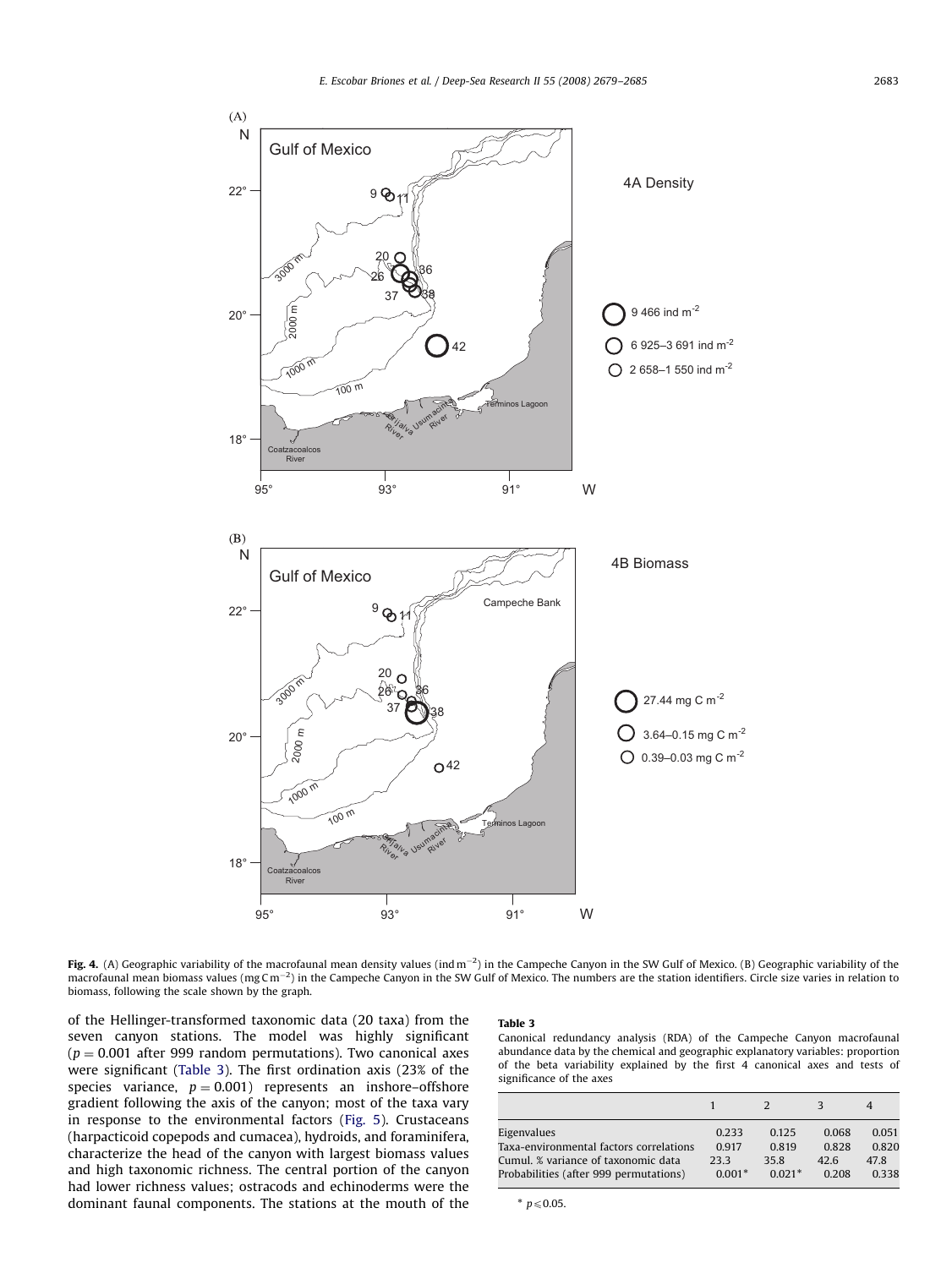<span id="page-5-0"></span>

Fig. 5. Canonical redundancy analysis (RDA) triplot for seven stations in the Campeche Canyon, SW Gulf of Mexico, showing the stations, macrofaunal taxa, and the five selected environmental variables. Black dots represent the sampling stations, arrows the environmental variables, and lines the taxa.

canyon were characterized by the dominance of nematodes and polychaete worms.

# 4. Discussion

## 4.1. Taxonomic richness

Although measures of biodiversity along environmental gradients are the focus of marine ecological research, a general lack of comparability between studies has been attributed to the lack of similar levels for the identification of taxa in the most difficult groups. The majority of biodiversity assessments use species as the base unit. Recent studies have suggested the use of taxonomic surrogacy, replacing species with higher-ranked taxa (genera, families, etc.), recognizing that the use of higher ranks may not produce comparable results [\(Bertrand et al., 2006](#page-6-0)). Others suggest that higher-taxon surrogacy (family or even order level) is useful and may prove an efficient method at larger spatial scales ([Davidson, 2005\)](#page-6-0) in deep-sea studies where many species and genera are new to science [\(Doerries and Van Dover, 2003\)](#page-6-0). Polychaete and bivalves are commonly found in canyons. The general pattern of decreasing number of taxa with depth recorded in the Campeche Canyon is consistent with other canyons ([Flach](#page-6-0) [and Thomsen, 1998](#page-6-0)); it differs with those recorded by [Vetter and](#page-6-0) [Dayton \(1998\)](#page-6-0) and [Houston and Haedrich \(1984\)](#page-6-0). The organic enrichment promoted by hydrodynamics, as recorded in the Atlantic canyons that have influence over taxonomic richness and abundance [\(Cosson et al., 1997\)](#page-6-0), was found in the Campeche Canyon. The presence of polychaetes as dominant components within the canyon can be attributed to the organic enrichment transported by currents down the slope [\(Vetter and Dayton, 1998\)](#page-6-0). The activity/inactivity of canyons affects species richness and complexity of benthic communities ([Maurer et al., 1994](#page-6-0)).

## 4.2. Density

The general trend of density change was inversely and exponentially related to distance from the coast and depth [\(Rowe,](#page-6-0) [1983](#page-6-0)). Differences between canyons are attributed to geographical differences in food supply [\(Cosson et al., 1997](#page-6-0)), hydrodynamics ([Vetter and Dayton, 1999;](#page-6-0) [Koppelmann and Weikert, 2000](#page-6-0)) and oxygen concentration ([Fenchel and Finlay, 1995\)](#page-6-0). Density is usually higher in canyons than on the continental shelf and slope ([Vetter, 1995](#page-6-0)) and attributed to a reduced transport of sediment and organics to the deeper seabed stations [\(Duineveld et al.,](#page-6-0) [2001\)](#page-6-0). This contrasts with the results observed in the Campeche Canyon, where a larger load of sediment and accumulation of organics was found at mid-depth. The benthic community in Campeche Canyon responds to the input of exported material generated at the surface, associated with mesoscale features, and herein recognized as a cyclonic ring of  $10<sup>4</sup>$  km in diameter in the area [\(Salas et al., 2004\)](#page-6-0). The presence of pigments in superficial sediment and higher  $\%$  C<sub>org</sub> and N correlated with the high densities of polychaetes. The C/N ratio  $(>7)$  suggests that POC is exported to the seafloor ([Meyer, 1994\)](#page-6-0). Larger export of labile material of photoautotrophic origin reaches benthic communities ([Cosson et al., 1997](#page-6-0)) by pelagic–benthic coupling or transport by turbidity currents [\(Vetter and Dayton, 1998](#page-6-0)). In some canyons, organic particles are consumed mostly in the water column ([Houston and Haedrich, 1984](#page-6-0)).

#### 4.3. Biomass

Macrofaunal biomass patterns among canyons can decrease with distance from the coast and depth ([Duineveld et al., 2001\)](#page-6-0), remain homogeneous throughout the canyon ([Houston and](#page-6-0) [Haedrich, 1984](#page-6-0)), or exhibit other distribution patterns [\(Vetter](#page-6-0) [and Dayton, 1998\)](#page-6-0). Macrofaunal biomass in the central area of the Campeche Canyon is characterized by a large aggregation of small filter feeders that respond to upwelling and export of POC ([Salas](#page-6-0) [et al., 2004\)](#page-6-0).

This study concludes that the continental shelf station greatly differed from the stations in the Campeche Canyon. It recognizes that the macrofauna changed with distance from the coast and depth in response to the organic matter and pigments in the sediment. A parabolic pattern was recorded with higher values at 2320 m depth in the central portion of the canyon.

## Acknowledgments

Grants CONACYT G-27777B, SEP-CONACyT 2002 40158, DGAPA UNAM IN 217928, IN224503. This research was also supported by NSERC Grant no. 7738 to P. Legendre. We acknowledge contributions from the crew of UNAM's R/V Justo Sierra. We are thankful to J.L. Macías and T. Scolomacchia I. of Geophysics UNAM for access to the Sedimentograph.

#### References

Arar, J.E., Collins, B.G., 1997. In vitro Determination of Chlorophyll a and Pheophityn a in Marine and Freshwater Algae by Fluorescence. National Exposure Research Laboratory, Cincinnati, OH, 22pp.